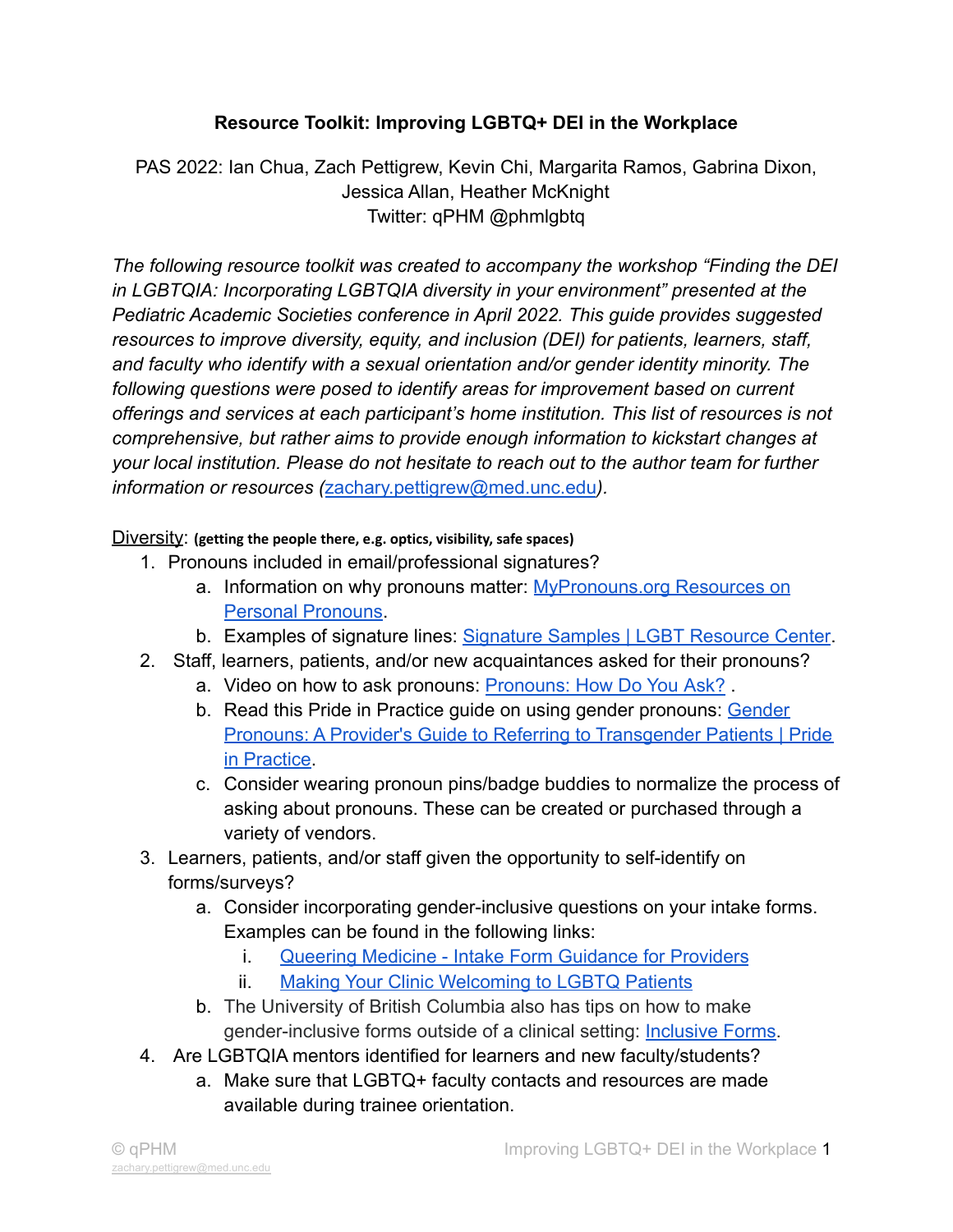- b. Consider helping students/residents to create an LGBTQ+ interest and/or advocacy group. Examples of how to get such an organization started include the following:
	- i. [LGBT Handbook AMSA](https://www.amsa.org/action-committee/gender-and-sexuality/lgbt-handbook/)
	- ii. [Medical Student Pride Alliance](https://www.medpride.org)
	- iii. Here is an example of a LGBTQ+ Group at Washington University in St. Louis: [OUTmed | John T. Milliken Department](https://internalmedicinediversity.wustl.edu/outmed/) of Medicine [Office of Inclusion and Diversity](https://internalmedicinediversity.wustl.edu/outmed/)
- c. OutCare can connect learners with mentors throughout the US: [OutCare](https://www.outcarehealth.org/mentorship/) [Mentorship - Find an LGBTQ+ Mentor Today](https://www.outcarehealth.org/mentorship/)
- d. Consider making an Out List and/or Ally List that can facilitate LGBTQ+ community and mentorship among those working/learning at your institution. Examples include:
	- i. Duke: [The OutList | DukeMed Pride](https://sites.duke.edu/dukemedpride/the-outlist/)
	- ii. Stanford: [+OUTlist | Stanford Medicine](https://med.stanford.edu/lgbtqmeds/outlist.html)
	- iii. Texas Tech: [OUT and ALLY List](https://elpaso.ttuhsc.edu/digh/diversity-and-inclusion/LGBT-initiatives/OUT-and-ALLY.aspx)
	- iv. Yale: [Welcome to the Outlist!](https://medicine.yale.edu/lgbtqi/medicineoutlist/)
	- v. Northwestern compiled a list of medical school Out Lists in 2020: [LGBTQ Medical School Out Lists](https://www.northwestern.edu/health-professions-advising/docs/out-lists-for-web.pdf)
- e. Experiences of UCLA's mentorship program, along with recommendations on how to structure a mentorship program, can be found in the following article: [Perspectives on academic mentorship from](https://pubmed.ncbi.nlm.nih.gov/31070420/) sexual and gender [minority students pursuing careers in the health sciences](https://pubmed.ncbi.nlm.nih.gov/31070420/).
- 5. Are perspectives, experiences and concerns of the LGBTQIA community represented on diversity advisory boards and committees?
	- a. Consider making an advisory committee for your institution's DEI office. Examples include:
		- i. Yale: [About Us < Dean's Advisory Council on LGBTQI+](https://medicine.yale.edu/lgbtqi/about/) Affairs
		- ii. Harvard:LGBT [Advisory Committee | The Office for Diversity](https://dicp.hms.harvard.edu/dcp-programs/lgbt/who-are-we/lgbt-advisory-committee) [Inclusion and Community Partnership at Harvard Medical School](https://dicp.hms.harvard.edu/dcp-programs/lgbt/who-are-we/lgbt-advisory-committee)
		- iii. University of Colorado: [LGBTQ+ Hub](https://www.cuanschutz.edu/offices/diversity-equity-inclusion-community/programs-and-initiatives/lgbtq-hub)
- 6. Training on sexual minority, gender identity content?
	- a. The LGBTQIA+ Health Education Center provides educational modules for different worker groups within medicine:
		- i. For all:
			- 1. [Caring for LGBTQ Youth in Clinical Settings](https://www.lgbtqiahealtheducation.org/courses/caring-for-lgbtq-youth-in-clinical-settings/)
			- 2. [Providing Quality Care to Lesbian, Gay, Bisexual, and](https://www.lgbtqiahealtheducation.org/courses/providing-quality-care-to-lesbian-gay-bisexual-and-transgender-patients-an-introduction-for-staff-training/) [Transgender Patients: An Introduction for Staff Training](https://www.lgbtqiahealtheducation.org/courses/providing-quality-care-to-lesbian-gay-bisexual-and-transgender-patients-an-introduction-for-staff-training/)
		- ii. Administrators
			- 1. [Foundations of LGBTQIA+ Health, Part 2: For Administrators](https://www.lgbtqiahealtheducation.org/courses/foundations-of-lgbtqia-health-for-administrators/)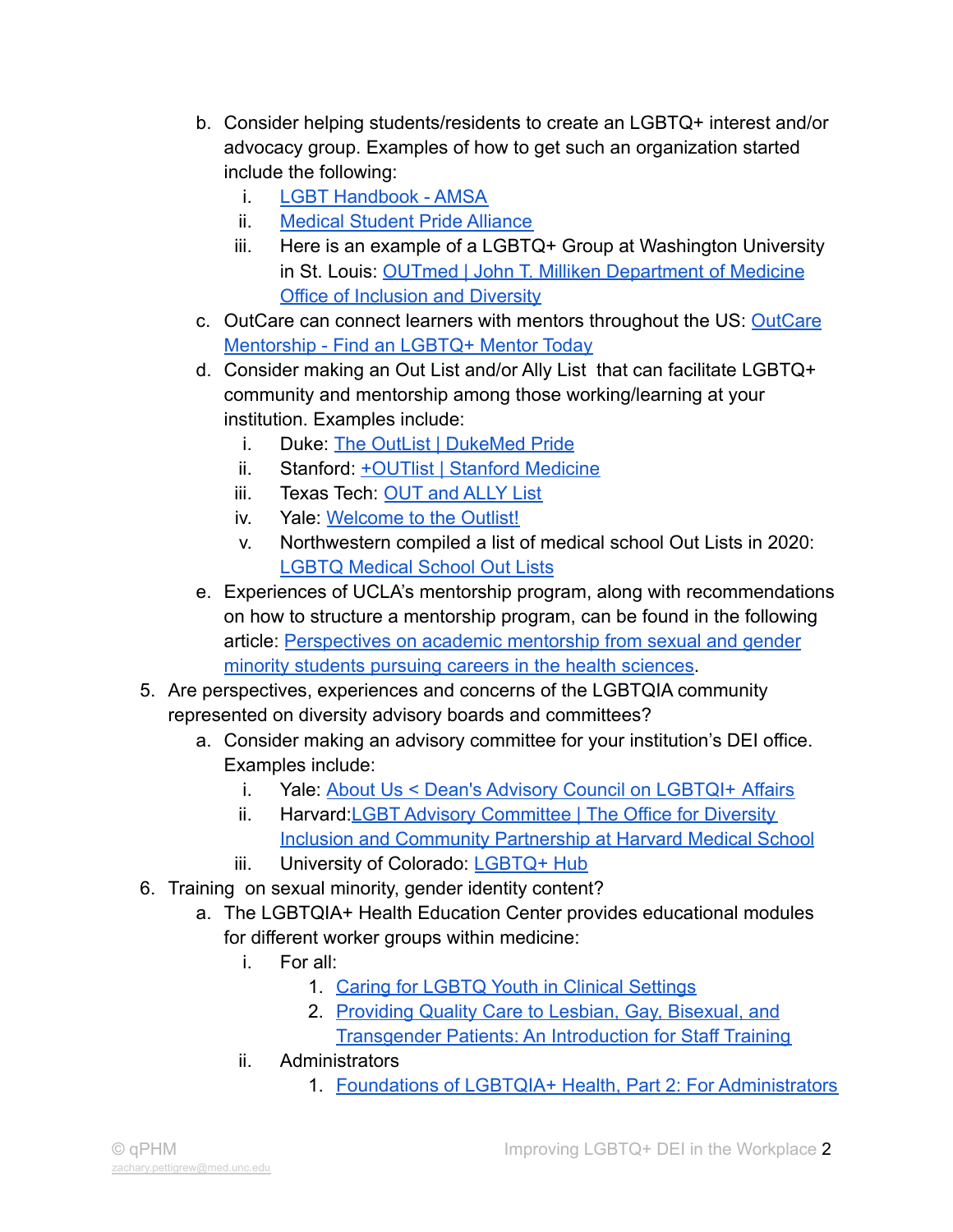- iii. Clinicians
	- 1. [Foundations of LGBTQIA+ Health, Part 2: For Clinicians](https://www.lgbtqiahealtheducation.org/courses/foundations-of-lgbtqia-health-for-clinicians/)
- iv. Non-Clinical Staff
	- 1. [Foundations of LGBTQIA+ Health, Part 2: For Non-Clinical](https://www.lgbtqiahealtheducation.org/courses/foundations-of-lgbtqia-health-for-non-clinical-staff/) **[Staff](https://www.lgbtqiahealtheducation.org/courses/foundations-of-lgbtqia-health-for-non-clinical-staff/)**
- b. Consider partaking in this free CME course, hosted by the University of Louisville, on identifying and addressing gaps in care for LGBTQ+ individuals and those with disorders of sexual development (DSD): [LGBTQ Health Clinical Training Using The eQuality Toolkit | AAMC](https://www.aamc.org/resource-library/clinical-teaching-and-learning-experiences/lgbtq-health-clinical-training-using-equality-toolkit).
- c. For those associated with graduate health professions schools
	- i. Consider implementing the following pre-clinical courses for your learners:
		- 1. [Early Intervention for LGBTQ Health: A 10-Hour Curriculum](https://www.mededportal.org/doi/10.15766/mep_2374-8265.11072) [for Preclinical Health Professions Students | MedEdPORTAL](https://www.mededportal.org/doi/10.15766/mep_2374-8265.11072)
		- 2. [Rainbows and "Ready for Residency": Integrating LGBTQ](https://www.mededportal.org/doi/10.15766/mep_2374-8265.11013) [Health Into Medical Education | MedEdPORTAL](https://www.mededportal.org/doi/10.15766/mep_2374-8265.11013)

## Equity: **(making sure everyone has equal access/treatment)**

- 1. Effort to create safe spaces for LGBTQIA students, staff, faculty, coworkers, colleagues?
	- a. To include how to make a safe space for patients?
	- b. [Creating a safe and welcoming clinic environment | Gender Affirming](https://transcare.ucsf.edu/guidelines/clinic-environment) [Health Program](https://transcare.ucsf.edu/guidelines/clinic-environment)
	- c. Read the following guide from the National LGBT Health Education Center on "Recruiting, Training, and Retaining LGBTQ-Proficient Clinical Providers: A Workforce Development Toolkit."
		- i. [Recruiting, Training, and Retaining LGBTQ-Proficient Clinical](https://www.lgbtqiahealtheducation.org/publication/recruiting-training-and-retaining-lgbtq-proficient-clinical-providers-a-workforce-development-toolkit/) [Providers: A Workforce Development Toolkit » LGBTQIA+ Health](https://www.lgbtqiahealtheducation.org/publication/recruiting-training-and-retaining-lgbtq-proficient-clinical-providers-a-workforce-development-toolkit/) [Education Center](https://www.lgbtqiahealtheducation.org/publication/recruiting-training-and-retaining-lgbtq-proficient-clinical-providers-a-workforce-development-toolkit/)
- 2. Include LGBTQIA curricular content and staff training as it relates to patient care?
	- a. The Whitman-Walker Institute has a great guide to best practices in LGBTQ+ cultural competency training that can help you develop or improve the existing training structure at your institution: [Cultural](https://whitmanwalkerimpact.org/cc-toolkit/) [Competency Toolkit - Whitman-Walker.](https://whitmanwalkerimpact.org/cc-toolkit/)
	- b. Partake in this "train the trainer" course from the LGBTQIA+ Health Education Center to become a leader in LGBTQIA education at your workplace: [Developing a Tailored Training Program.](https://www.lgbtqiahealtheducation.org/courses/developing-a-tailored-training-program/)
	- c. Understanding patient and family perspectives plays a key role in delivering effective patient care. Consider watching the following video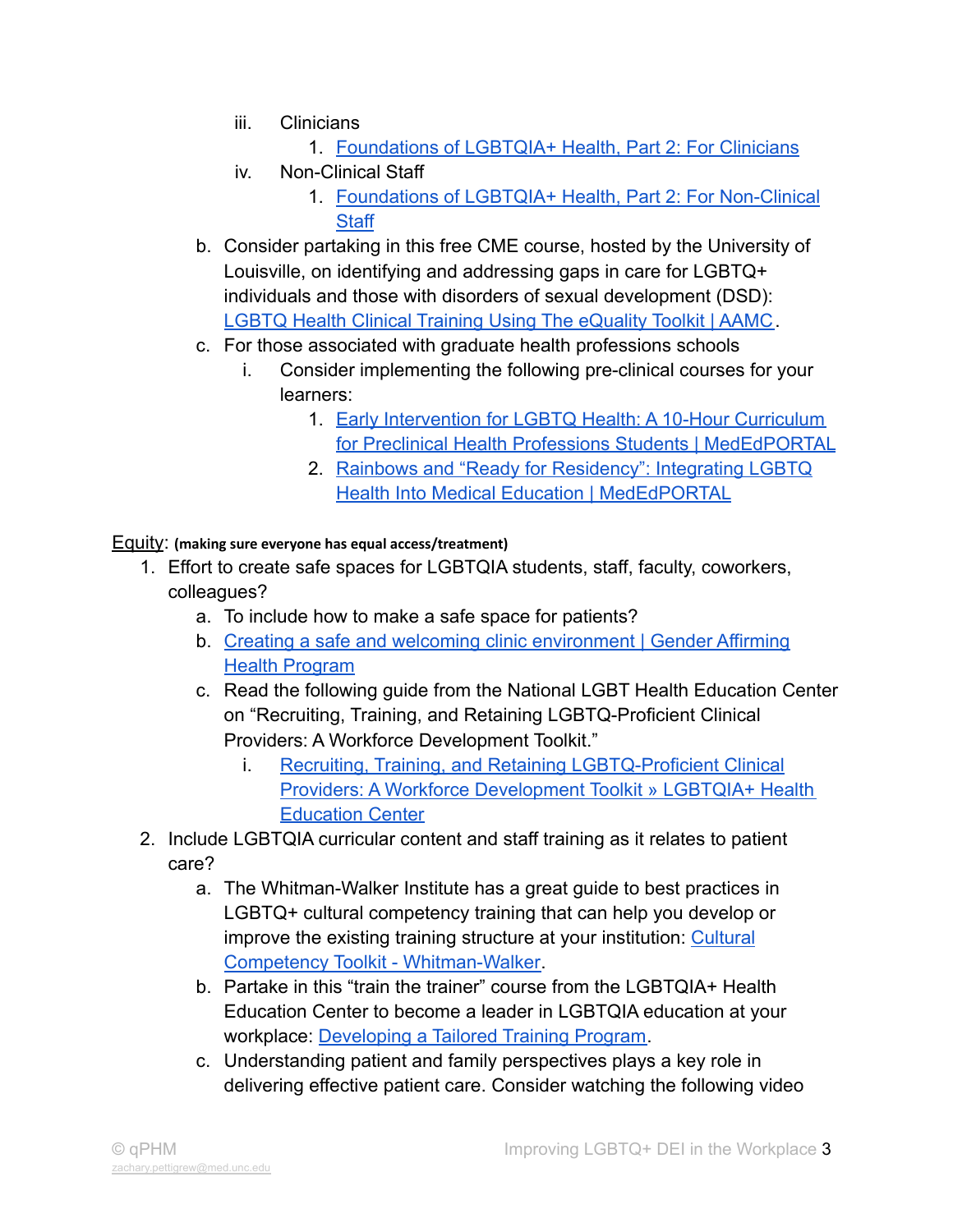from the LGBTQIA+ Health Education Center: [LGBT Voices: Perspectives](https://www.lgbtqiahealtheducation.org/video/lgbt-voices-perspectives-on-healthcare/) [on Healthcare.](https://www.lgbtqiahealtheducation.org/video/lgbt-voices-perspectives-on-healthcare/)

- i. Learning about ways to identify and manage implicit biases can also lead to better patient care: [Learning to Address](https://www.lgbtqiahealtheducation.org/publication/learning-to-address-implicit-bias-towards-lgbtq-patients-case-scenarios/) Implicit Bias [Towards LGBTQ Patients: Case Scenarios.](https://www.lgbtqiahealtheducation.org/publication/learning-to-address-implicit-bias-towards-lgbtq-patients-case-scenarios/)
- 3. Include patients from the LGBTQIA community in universal cases and standardized patient experiences? (ex. pneumonia, counseling parents in newborn care).
	- a. For cases, consider browsing through various offerings from MedEdPortal, including some of the below:
		- i. [Teaching Sexual Orientation and Gender Identity in Pediatric](https://www.mededportal.org/doi/10.15766/mep_2374-8265.11137) Clinical Settings: A [Training Workshop for Faculty and Residents |](https://www.mededportal.org/doi/10.15766/mep_2374-8265.11137) [MedEdPORTAL](https://www.mededportal.org/doi/10.15766/mep_2374-8265.11137)
		- ii. [The Case of Ty Jackson: An Interactive Module on LGBT Health](https://www.mededportal.org/doi/10.15766/mep_2374-8265.10828) [Employing Introspective Techniques and Video-Based Case](https://www.mededportal.org/doi/10.15766/mep_2374-8265.10828) [Discussion | MedEdPORTAL](https://www.mededportal.org/doi/10.15766/mep_2374-8265.10828)
	- b. Suggested group exercises and example cases can also be found through the Whitman-Walker Institute's Toolkit: c. Strongly [Recommended](https://whitmanwalkerimpact.org/cc-toolkit/delivering-effective-trainings/strongly-recommended-methods/) [Methods - Whitman-Walker.](https://whitmanwalkerimpact.org/cc-toolkit/delivering-effective-trainings/strongly-recommended-methods/)
- 4. Include "sexual orientation" and "gender identity and expression" in the patient non-discrimination policy?
	- a. Consider taking this course (eligible for CME credit): [Organizational and](https://www.lgbtqiahealtheducation.org/courses/organizational-and-human-resources-policies-for-an-lgbtqia-workforce/) [Human Resources Policies for an LGBTQIA+ Workforce](https://www.lgbtqiahealtheducation.org/courses/organizational-and-human-resources-policies-for-an-lgbtqia-workforce/)
	- b. Formal policies from large medical organizations can be found here: [Patient Non-Discrimination: LGBT-Inclusive Policy Statements from](https://www.thehrcfoundation.org/professional-resources/patient-non-discrimination-lgbt-inclusive-policy-statements-from-healthcare) [Healthcare Organizations - HRC Foundation](https://www.thehrcfoundation.org/professional-resources/patient-non-discrimination-lgbt-inclusive-policy-statements-from-healthcare).
	- c. Findings on the importance of including sexual orientation and gender identify in non-discrimination policy from the Human Rights Campaign's Healthcare Equality Index can be found here: LGBTQ [Inclusion in](https://assets2.hrc.org/files/assets/resources/LGBTQ_Inclusion_in_Childrens_Hospitals.pdf) [Children's Hospitals.](https://assets2.hrc.org/files/assets/resources/LGBTQ_Inclusion_in_Childrens_Hospitals.pdf)
- 5. Engaged in or offered "Ally" or "Safe Zone" training?
	- a. Ally Training is provided through the Trevor Project. You can reach out to the Project and set up a training session for your facility on the [Ally](https://www.thetrevorproject.org/ally-training/) [Training – The Trevor Project](https://www.thetrevorproject.org/ally-training/) page.
	- b. The Safe Zone Project offers a free 2-3 hr curriculum on identifying key issues that affect gender-marginalized communities. A recent version of the curriculum, which is updated periodically throughout the year, can be found at: [Curriculum » The Safe Zone Project](https://thesafezoneproject.com/curriculum/). A facilitator guide and participant packet are included.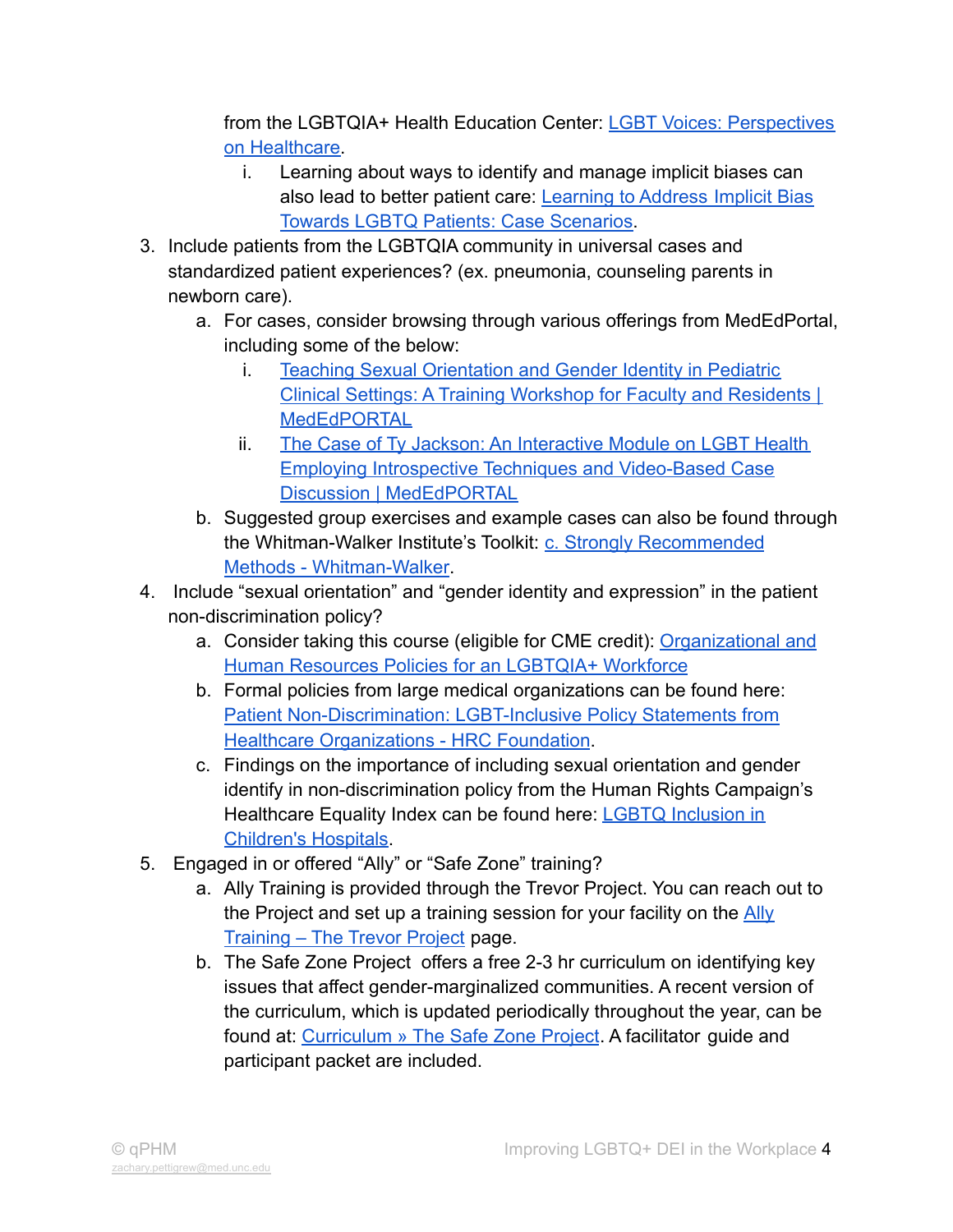- i. The SZP also offers templates for other educational group activities that can also be found at the above link.
- 6. Know of / offer directions to all-gender restrooms and/or call rooms?
	- a. Consider posting directions to the nearest all-gender restrooms and/or call rooms next to gendered restrooms/callrooms.
	- b. Consider having this information posted on your local institution's building maps (both those available online and those physically posted around the building).
	- c. Gender neutral restroom signs can be created easily for posting. Alternatively, there are a variety of vendors from who one can purchase such signs.
- 7. Are patients asked about their gender identity and the sex they were assigned at birth? (Grouped with 8)
- 8. Are patients asked about their sexual orientation? (Grouped with 7)
	- a. Consider incorporating gender-inclusive questions on your intake forms. Examples can be found in the following links:
		- i. [Queering Medicine Intake Form Guidance for Providers](https://www.queeringmedicine.com/resources/intake-form-guidance-for-providers)
		- ii. [Making Your Clinic Welcoming to LGBTQ Patients](http://unmfm.pbworks.com/w/file/fetch/110464234/Making%20Your%20Clinic%20Welcoming%20to%20LGBTQ%20Patients.pdf)
	- b. The Fenway Institute provides a Toolkit on how to incorporate SO/GI information in your EHR and clinical and/or research setting: [Do Ask, Do](https://doaskdotell.org) [Tell](https://doaskdotell.org).
		- i. Learn about one academic medical center's experience with incorporating SO/GI information into their EHR.
			- 1. [Introducing sexual orientation and gender identity into the](https://pubmed.ncbi.nlm.nih.gov/25162618/) [electronic health record: one academic health center's](https://pubmed.ncbi.nlm.nih.gov/25162618/) [experience](https://pubmed.ncbi.nlm.nih.gov/25162618/)
			- 2. <https://www.youtube.com/watch?v=2ntqq3IppVY>
	- c. The Human Rights Campaign scores individual institutions' care of gender diverse individuals using a Health Equity Index. A breakdown of how they score patient self-identification can be found at: **Patient Self-Identification** -**[HRC Foundation](https://www.thehrcfoundation.org/professional-resources/patient-self-identification)**
	- d. Examples of how to ask about gender identity and sexual orientation in an age-appropriate manner can be found in this article from Rafferty et al: [Primary Care Considerations for Transgender and Gender-Diverse Youth](https://pubmed.ncbi.nlm.nih.gov/32873559/).
	- e. Example questions on how to ask about sexual orientation and gender identity can be found in this document (starting at page 17):  $\underline{\text{LGBTQ}}$  $\underline{\text{LGBTQ}}$  $\underline{\text{LGBTQ}}$ [Health Care Report and Recommendations](https://www.qualityhealth.org/bree/wp-content/uploads/sites/8/2018/10/LGBTQ-Health-Care-Report-and-Recommendations01.pdf).
- 9. Is confidentiality / disclosure with gender identity and sexual orientation discussed with your LGBTQIA patients?
	- a. Become familiar with your state's confidentiality laws for adolescents.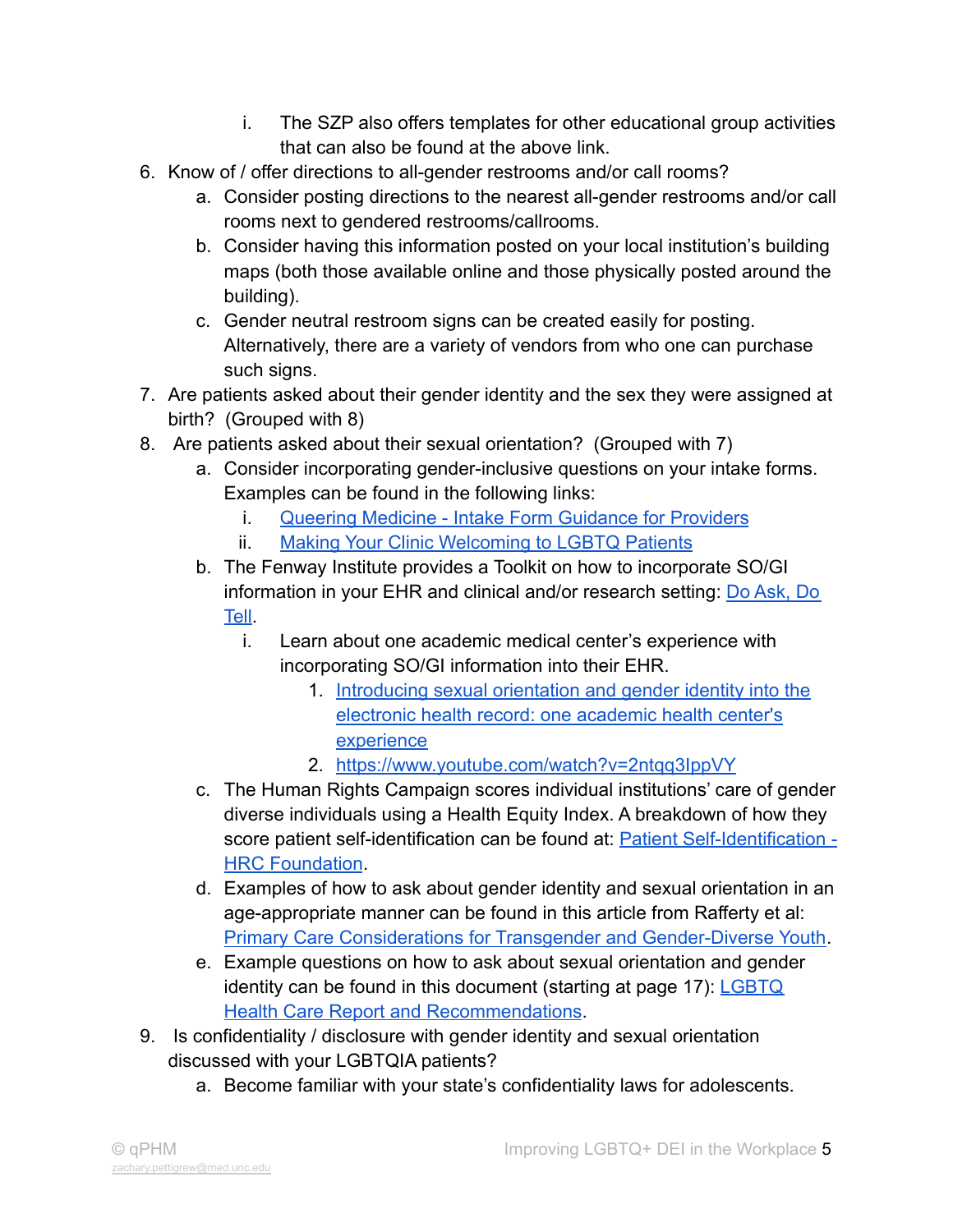- b. Talk about confidentiality early in the visit and discuss the scenarios in which confidentiality would have to be broken.
- c. A case from Seattle Children's Hospital walking through the importance for confidentiality can be found here: Case Discussion: [Confidentiality and](https://www.seattlechildrens.org/research/centers-programs/bioethics/education/case-based-teaching-guides/confidentiality/case-discussion/) [Adolescents](https://www.seattlechildrens.org/research/centers-programs/bioethics/education/case-based-teaching-guides/confidentiality/case-discussion/).
- 10.Ask / document diverse family structures such as same-sex parents of pediatric patients?
	- a. This can be built as discrete elements of your EMR or be incorporated into standard note templates to 1] prompt asking about family structures and 2] help communicate such structures to future providers.
	- b. Include information of both parents, with their preferred names and pronouns, in demographic sections of the patient chart.

## Inclusion: **(do people feel like they belong to the community)**

- 1. Build or facilitate connections with the LGBTQIA community?
	- a. Partner with your local LGBTQ+ community centers. A list can be found here: [Find a CenterLink Member in our LGBT Community](https://www.lgbtcenters.org/LGBTCenters) Center **[Directory](https://www.lgbtcenters.org/LGBTCenters)**
	- b. Find out when your local Pride parade/festival occurs. This is a great way to learn about the LGBTQ+ community and resources near you: https://www.gaypridecalendar.com/byname.
- 2. Report / instruct / record LGBTQIA abuse/maltreatment / microaggression?
	- a. Consider incorporating a reporting system into your existing HR/DEI framework.
	- b. Can incorporate feedback into periodic meetings of your DEI group to help identify areas that would benefit from systemic change/restructuring
- 3. Recognize individuals for specific LGTQIA efforts and leadership?
	- a. Highlight advocacy or research efforts in the field of LGBTQ+ DEI in your department's regular announcements/newsletters.
	- b. Consider granting awards for champions of DEI in annual awards events and/or days of scholarship.
- 4. Advocate for / participate in the HRC Health Equity Index (HEI)?
	- a. Information about the HEI can be found through the following links:
		- i. [Patient Self-Identification HRC Foundation](https://www.thehrcfoundation.org/professional-resources/patient-self-identification)
		- ii. [www.hrc.org/resources/healthcare-equality-index](https://www.hrc.org/resources/healthcare-equality-index)
- 5. Offer an internal advisory or planning committee focused on LGBTQIA issues?
	- a. Refer to the following websites for tips on how to set up your own DEI advisory committees:
		- i. [Creating a Diversity, Equity, and Inclusion Committee in the](https://www.4pointconsulting.com/resources/2020/6/15/creating-a-diversity-equity-and-inclusion-committee-in-the-workplace) [Workplace — 4 Point Consulting](https://www.4pointconsulting.com/resources/2020/6/15/creating-a-diversity-equity-and-inclusion-committee-in-the-workplace)